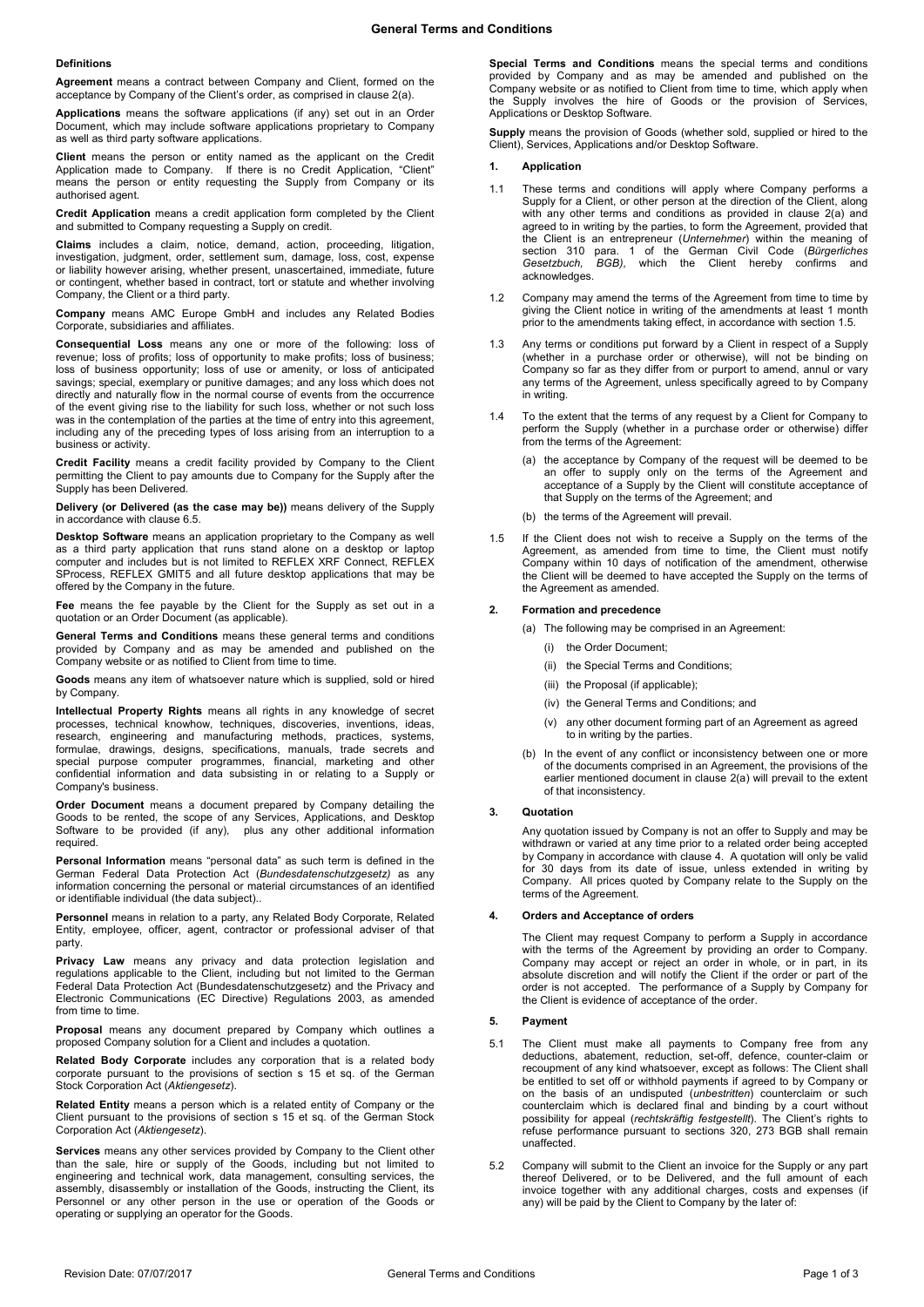- (a) where Company has agreed in writing to extend credit to the Client, the date for payment as specified by the agreed credit terms notified in writing by Company to the Client;
- (b) the date for payment as specified in the invoice;
- (c) 7 days from the date of Delivery; and
- (d) such other date as agreed between the parties in writing.
- 5.3 Company reserves the right to issue an invoice for partial Deliveries and Deliveries delayed at the request of the Client.
- 5.4 If the Client makes a payment to Company at any time, whether in connection with the Agreement or otherwise, Company may apply the payment to any part of the amounts owed by the Client to Company as Company sees fit.
- 5.5 Company may, in its absolute discretion, offset any amount due from Company to the Client against any amount due from the Client to Company, or which in the future will be due from the Client to Company, whether in connection with the Supply or otherwise.
- 5.6 Where Company agrees to extend credit to the Client, the Client must make payments when so required to ensure the total amount outstanding from time to time remains within the credit limit determined by Company.
- 5.7 Company may, with the prior written consent of the Client, increase the Fee every 12 months from the first of July and at such other times agreed between the parties.

## **6. Delivery**

- 6.1 Unless a specific time for Delivery has been agreed as fixed in the applicable Agreement the time within which Company may advise the Client that it will make Delivery of the Supply will be a best estimate, but will not be guaranteed and may be subject to extension to cover delays caused by or contributed to by weather, industrial action, manufacturers or suppliers, fire or any other cause beyond the control of Company. No responsibility, liability or Claim will be accepted by Company for the consequences of any such delay(s).
- 6.2 If, as a result of causes beyond Company's reasonable control, Company determines that it will not be able to deliver all or part of the Supply within a reasonable timeframe, either party may terminate the relevant Agreement. Company agrees to indemnify the Client for the direct additional costs incurred as a result of such termination, and otherwise both parties are released from any Claims in relation to the Agreement and in respect of the termination.
- 6.3 Delivery of the Supply may be effected as a whole, or in separate parts with prior agreement of the parties
- 6.4 If the Client requests Company to delay Delivery of any or all of the Goods, Company may agree to store the Goods, with such storage to be at the Client's expense.
- <span id="page-1-0"></span>6.5 Where applicable, Company will deliver the Goods to the Client in accordance with the Agreement or, if not specified or otherwise agreed by Company in writing, by delivering the Goods ex works (as that term is defined in the Incoterms 2010) or such other location within the Germany as nominated by Company acting reasonably (**Delivery Point**).
- 6.6 If the Delivery Point is Company's premises, the Client must remove the Goods from the Delivery Point within 14 days of the date of Delivery.

#### **7. Inspection**

- 7.1 The Client must inspect the Supply immediately on Delivery.
- <span id="page-1-2"></span>7.2 Subject to clause [8,](#page-1-1) no Claim for shortages or damages or defective Supply may be made against Company unless written notice of such claim is received by Company without undue delay after due inspection by the Client in accordance with section 7.1, at the latest 48 hours after Delivery, or, in case of a hidden defect, without undue delay after discovery thereof. Upon such notice Company reserves the right to rectify any shortage or damages or defective Goods at its own expense and within reasonable time after notification by the Client.
- 7.3 Subject to clause [8,](#page-1-1) if the Client fails to notify Company in accordance with clause [7.2,](#page-1-2) the Client will be deemed to have accepted the Supply, whether or not such Goods are damaged or defective.

## <span id="page-1-1"></span>**8. Warranties and Exclusions**

- 8.1 Subject to any warranties which are implied by law and cannot otherwise be excluded, Company excludes all other warranties, guarantees, terms, conditions or liability in relation to the Supply and Company, subject to clause [10.2,](#page-1-3) will not be liable for any claim for direct, indirect or Consequential Loss or damage arising out of or contributed to by the manufacture, sale, hire, use or supply of the Goods.
- 8.2 Subject to clause 8.1, to the extent that Company's liability cannot be excluded by law, Company's liability with respect to the Supply will be limited to any one or more of the following as determined by Company in its absolute discretion:
	- (a) the cost of replacing the Goods or resupplying the Services; or

(b) the cost of having the Goods repaired or Services resupplied,

provided the Client reserves the right at its option to either reduce (Minderung) the price or to revoke the Agreement (vom Vertrag zurücktreten) concerning the defective Supply, if the replacement, repair or resupply should fail.

- 8.3 The Client agrees that it has made its own enquiries as to the suitability of the Supply (or any part of the Supply) for the Client's intended use and the Client has not relied upon any statement, representation or information provided by or on behalf of Company in respect of the Supply (including the use of the Supply).
- 8.4 The Client agrees to take all reasonable steps to mitigate any loss or damage it suffers or incurs.

### <span id="page-1-6"></span>**9. Limitation of liability**

- <span id="page-1-4"></span>9.1 Subject to clause [8](#page-1-1) and to the extent permitted by law, Company's total potential liability arising out of or in connection with its performance of its obligations pursuant to the Agreement or in respect of the Supply, including without limitation any negligent acts or omissions, is limited as follows:
	- (a) Company shall have no liability to the Client for any Consequential Loss; and
	- (b) Company's total aggregate liability for any and all loss or damage, however arising, is capped at the VAT exclusive aggregate price paid by the Client to Company under the Agreement for the specific Supply that gave rise to the loss or damage in question; or the amount of €30,000 whichever is less.
- <span id="page-1-3"></span>9.2 The limitations in clause [9.1](#page-1-4) and any other exclusion or limitation of liability herein shall not apply in cases of (i) intent or gross negligence of Company's officers (gesetzliche Vertreter), executive employees (leitende Angestellte) or vicarious agents (einfache Erfüllungsgehilfen), (ii) culpable injury to life, body or health, or (iii) negligent breach of an essential contractual obligation (obligation without whose satisfaction the proper performance of the contract is impossible and on whose satisfaction the contractual partner regularly relies and is entitled to rely) (wesentliche Vertragspflichten), in which case Company's liability shall be limited to the foreseeable and typically occurring damage.

#### <span id="page-1-7"></span>**10. Release and Indemnity**

- <span id="page-1-5"></span>10.1 The Client releases and discharges Company from all Claims and demands on Company and any loss or damage whatsoever and whenever caused to the Client or any other person of any nature or kind and indemnifies and holds Company harmless from and against all liabilities, losses, damages, costs or expenses incurred or suffered by Company and from and against all Claims made against Company, arising in either case as a result of, or which has been contributed to by:
	- (a) the Client's failure to comply with any laws, rules, standards, or regulations applicable to the Agreement or the Supply;
	- (b) the Client's failure to keep any Goods which are the property of Company safe and secure;
	- (c) any use of the Goods contrary to any instructions or warnings given by Company or the manufacturer of the Goods;
	- (d) any other negligence or any breach of duty by the Client;
	- (e) any compliance or adherence by Company with any instruction by the Client; or
	- (f) any reliance by Company on any representation by the Client.
- 10.2 The parties agree and acknowledge that, for the purposes of clause [10.1,](#page-1-5) a reference to the Client includes the Client's agents, employees, directors, representatives and contractors and any person or party who uses the Supply or claims an interest in the Goods as a result of a transaction with, or otherwise with the permission of, the Client.

# <span id="page-1-8"></span>**11. Default by the Client**

- 11.1 In the event the Client:
	- (a) Breaches or is alleged to have breached the Agreement;
	- (b) threatens or is likely to become subject to any insolvency, administration or bankruptcy;
	- (c) has made any false, inaccurate or misleading statements having a material effect in relation to the making of the Agreement or any related or collateral document; or
	- (d) in Company's opinion, acting reasonably, has a material adverse change in their financial condition;

Company may, without prejudice to any other rights:

- (e) refuse to perform a Supply except where payment in full has been received by Company prior to a Supply; and
- (f) retain (where applicable) all moneys paid on account of any Supply.
- 11.2 If the Client defaults in paying any invoiced amount or any amount otherwise due and owing from the Client to Company:
	- (a) unless otherwise agreed in writing by Company, the Client must pay interest on the highest debt balance of each calendar month on monies owing by the Client to Company calculated daily from